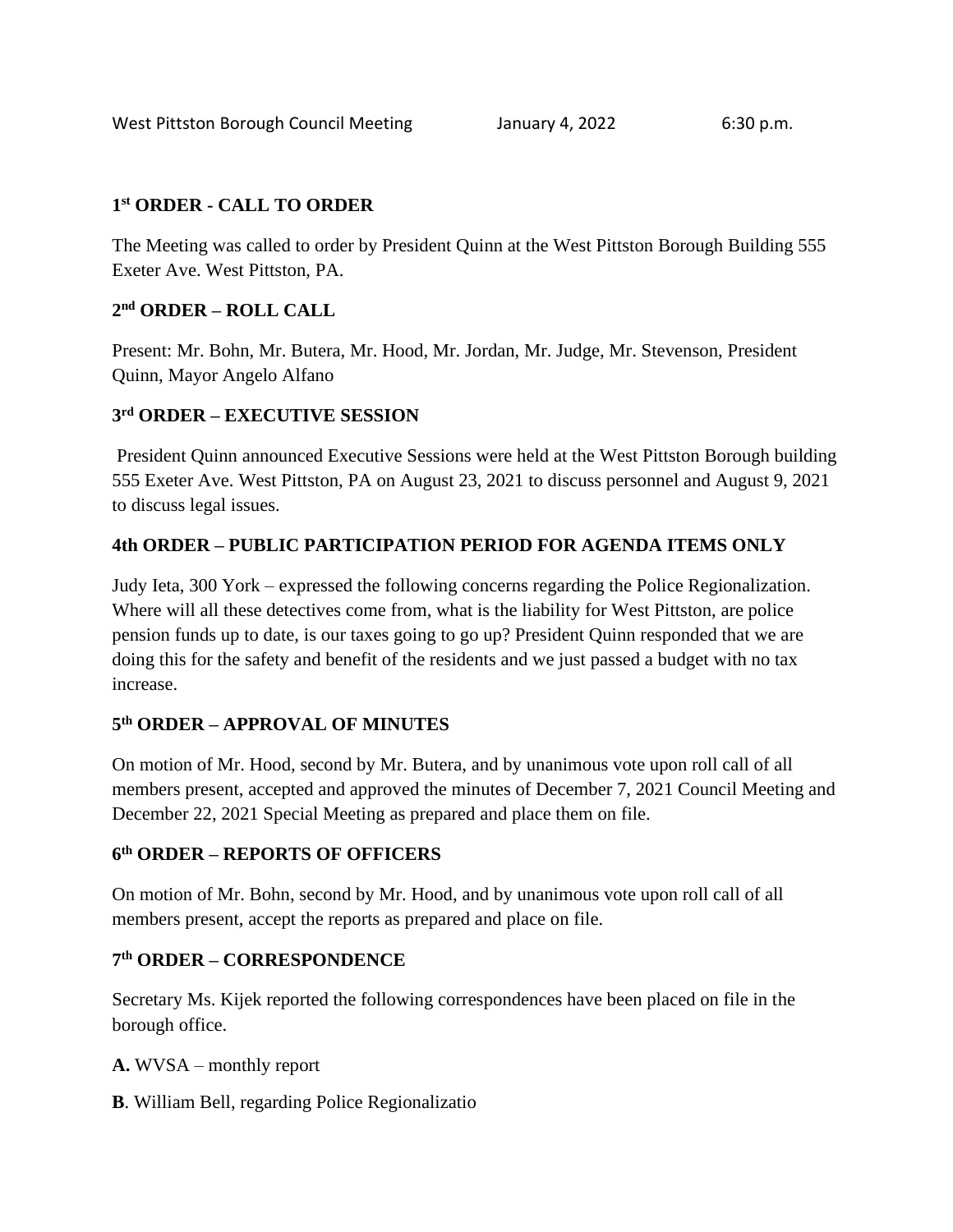Borough Council Minutes

Page 2, January 4, 2022

#### **7 th ORDER – CORRESPONDENCE (continued)**

**C.** RCN, regarding request for grant of Cable Television Franchise

**D**. Lynn Burbank, regarding resignation from Parks and Recreation Committee

#### **8 th ORDER – SOLICITOR**

Attorney Bufalino reported the Intermunicipal Cooperation Agreement between West Pittston Borough and Exeter Borough, Exeter Township, Wyoming Borough and West Wyoming Borough, establishing the Wyoming Area Regional Police Commission, is ready for Council's consideration.

#### **9 th ORDER – MAYOR**

Mayor Alfano had nothing to report at this time.

#### **10th ORDER – ADMINISTRATION**

On motion of Mr. Butera, second by Mr. Hood, and by unanimous vote upon roll call of all members present, to ratify payrolls of December 3, 2021 in the amount of \$28,858.05, December 17, 2021 in the amount of \$21,796.87 and December 31, 2021 in the amount of \$21,578.68 totaling \$72,233.60.

On motion of Mr. Butera, second by Mr. Hood, and by unanimous vote upon roll call of all members present, to ratify General Fund prepaid bills totaling \$148,896.38.

On motion of Mr. Butera, second by Mr. Hood, and by unanimous vote upon roll call of all members present, to approve General Fund bills totaling \$15,559.07.

On motion of Mr. Butera, second by Mr. Hood, and by unanimous vote upon roll call of all members present, to approve the Sewer Maintenance prepaid bills totaling \$65.00.

On motion of Mr. Butera, second by Mr. Hood, and by unanimous vote upon roll call of all members present, to accept the Resolution Amending/Fixing Salaries and Wages of Certain Officers and Employees for the year beginning January 1, 2022.

On motion of Mr. Butera, second by Mr. Hood, and by unanimous vote upon roll call of all members present, to ratify the AFG 4<sup>th</sup> Quarter 2021 NonUniform Pension Plan Administration Fee of \$414.84.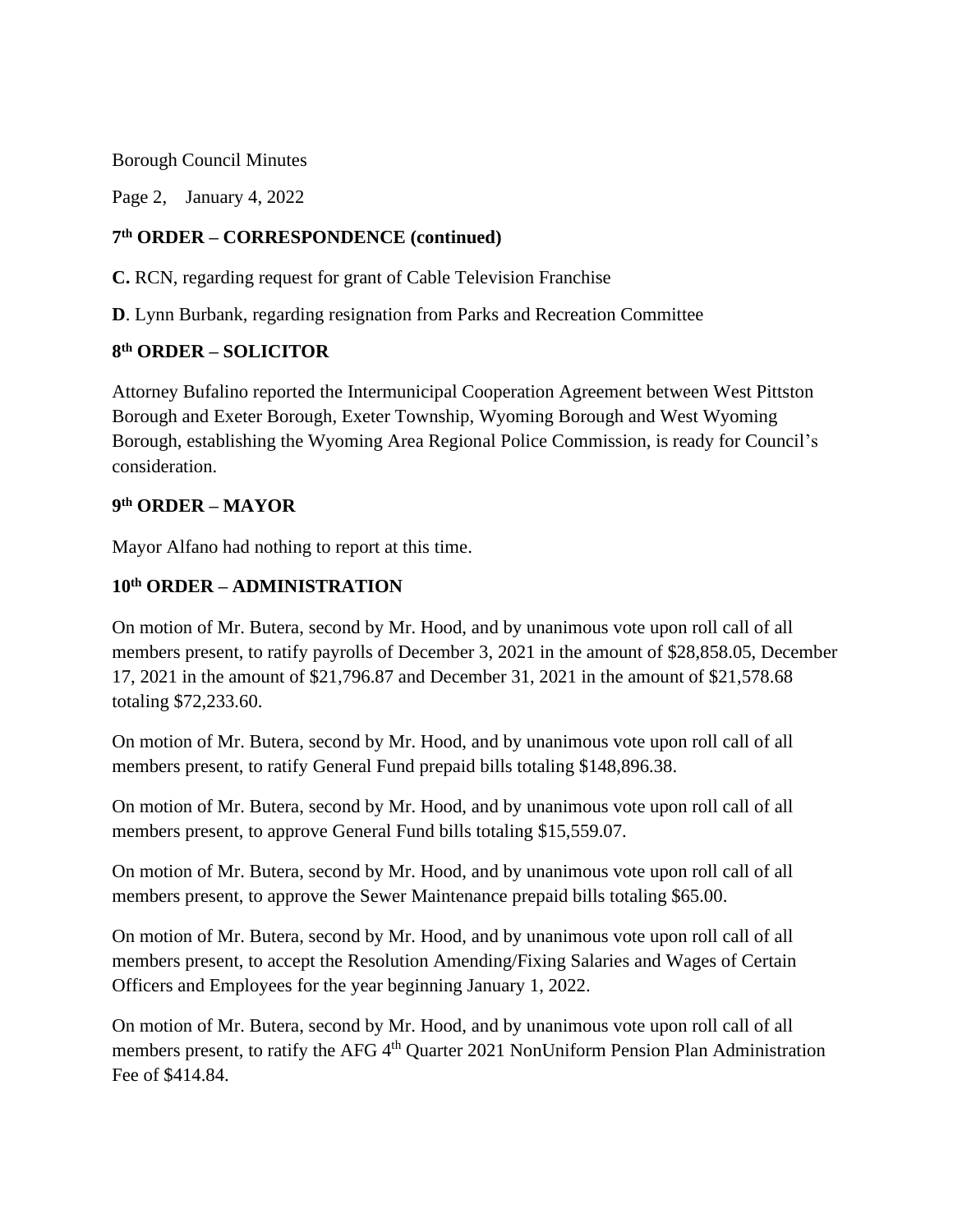#### Borough Council Minutes

Page 3, January 4, 2022

# **10th ORDER – ADMINISTRATION (continued)**

On motion of Mr. Butera, second by Mr. Hood, and by unanimous vote upon roll call of all members present, to ratify the AFG 4<sup>th</sup> Quarter 2021 Police Pension Plan Administration Fee of \$376.13.

On motion of Mr. Butera, second by Mr. Hood, and by unanimous vote upon roll call of all members present, to authorize distribution of actuarial fees for the NonUniformed Pension Plans from December 9, 2019 through December 12, 2021 for \$4,350.00.

On motion of Mr. Butera, second by Mr. Hood, and by unanimous vote upon roll call of all members present, to authorize distribution of actuarial fees for the Police Pension Plans from December 9, 2019 through December 12, 2021 for \$4,350.00.

# **11th ORDER – PUBLIC SAFETY**

On motion of Mr. Butera, second by Mr. Judge, and by unanimous vote upon roll call of all members present, to accept the Public Safety monthly report and is put on file at the borough office.

On motion of Mr. Butera, second by Mr. Bohn, and by roll call of all members present, Mr. Bohn- yes, Mr. Butera-yes, Mr. Hood-no, Mr. Jordan-no, Mr. Judge-yes, Mr. Stevenson-yes, President Quinn-yes, to table the rewarding of the Traffic Signal Improvements Bids for the Green Light Go Grant. 2 no 5 yes, Motion carried.

On motion of Mr. Butera, second by Mr. Hood, and by unanimous vote upon roll call of all members present, to approve Borton Lawson Invoice #2019-4354-000-0000010 in the amount of \$555.88 for the Traffic Signal Replacement Green Light Go Grant preparation services.

On motion of Mr. Butera, second by Mr. Hood, and by unanimous vote upon roll call of all members present, to accept the Intermunicipal Cooperation Agreement between West Pittston Borough and Exeter Borough, Exeter Township, Wyoming Borough and West Wyoming Borough, establishing the Wyoming Area Regional Police Commission.

### **12th ORDER – PUBLIC WORKS**

On motion of Mr. Bohn, second by Mr. Judge, and by unanimous vote upon roll call of all members present, to accept the Public Works monthly report and is put on file at the borough office.